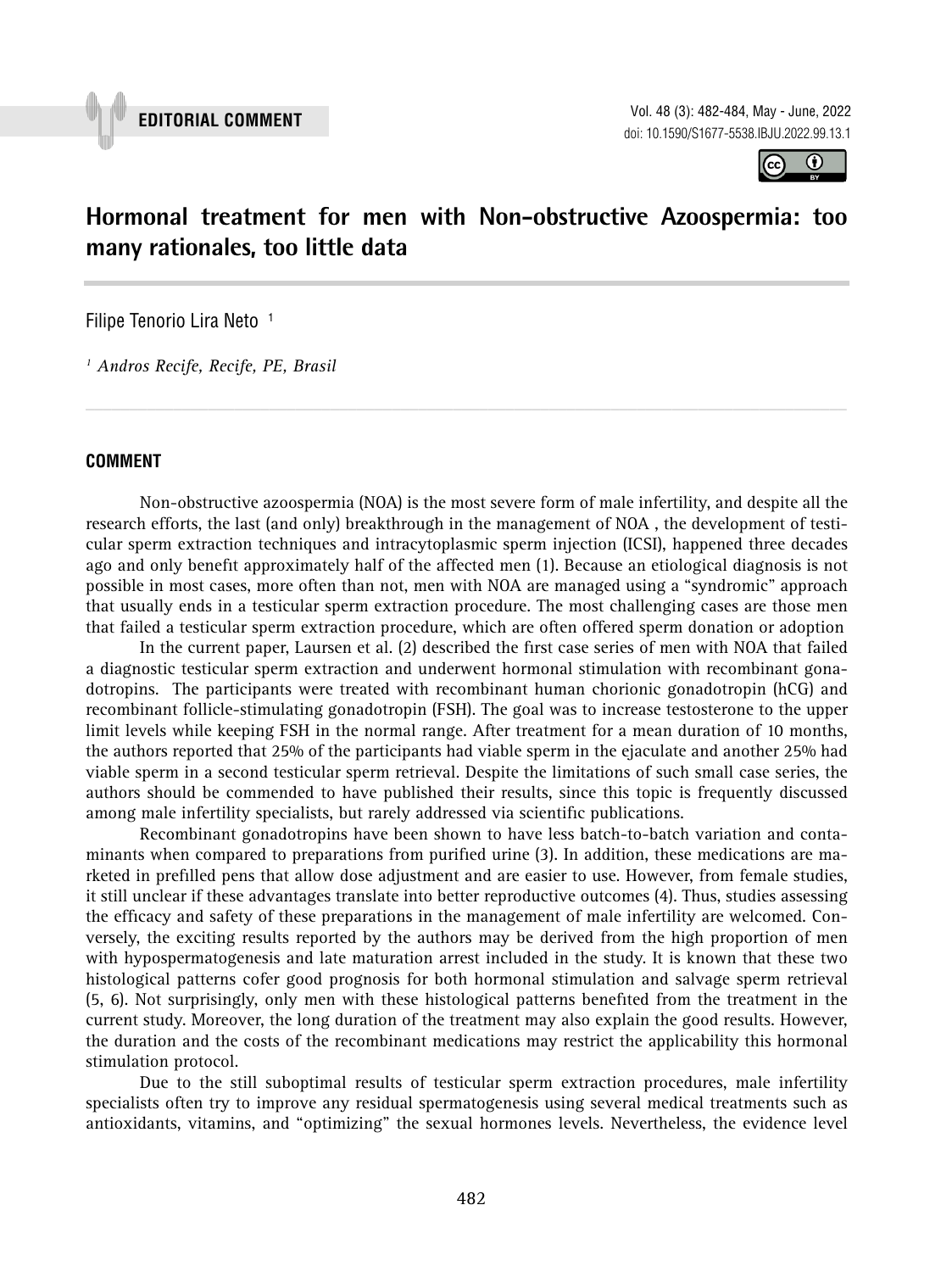for most of these treatments are low (7). Besides, it is still unclear what are the optimal levels of such hormones for sperm production, and most cutoffs found in the literature are arbitrary (8). More confusion is added by the large heterogeneity of phenotypes displayed by men with NOA, thus, it is obvious that different patients will require different levels of sexual hormones, a classic example of "one size does not fit all"

Several protocols of "hormonal stimulation" have been proposed for use in this scenario. Some of these protocols include gonadotropins to increase testosterone above a certain cut-off levels, others consist in increasing FSH to supraphysiologic levels, whereas some even advocate the combined use of GnRH antagonists or testosterone with gonadotropins to bring FSH to "normal" levels in those men with high baseline FSH (6, 9, 10). However, most of the studies included a small number of participants and the results had disputable clinical significance. Furthermore, if these protocols are used in men with NOA before their first attempt of sperm retrieval, without knowing their predominant testicular histological pattern, we risk disturbing their endogenous hormonal milieu that might be responsible to sustain small foci of active spermatogenesis or prescribing a futile treatment.

Therefore, before the widespread use of "hormonal stimulation" in NOA cases, there are several questions yet to be answered: What are the optimal sexual hormone levels for spermatogenesis in a specific individual? Is it necessary to achieve these levels before the first attempt of sperm retrieval? What medications and how long should them be used? To clarify this topic, well designed randomized controlled trials are urgently needed as well as large observational real-life studies.

#### **CONFLICT OF INTEREST**

None declared.

#### **REFERENCES**

- 1. Esteves SC, Miyaoka R, Agarwal A. Sperm retrieval techniques for assisted reproduction. Int Braz J Urol. 2011;37:570-83.
- 2. Laursen RJ, Alsbjerg B, Elbaek HO, Povlsen BB, Jensen KBS, Lykkegaard J, et al. Recombinant gonadotropin therapy to improve spermatogenesis in nonobstructive azoospermic patients - A proof of concept study. Int Braz J Urol. 2022;48:471-81.
- 3. Nastri CO, Teixeira DM, Moroni RM, Leitão VM, Martins WP. Ovarian hyperstimulation syndrome: pathophysiology, staging, prediction and prevention. Ultrasound Obstet Gynecol. 2015;45:377-93.
- 4. Patki A, Bavishi H, Kumari C, Kamraj J, Venugopal M, Kunjimoideen KU, et al. Urinary Versus Recombinant Gonadotropins for Ovarian Stimulation in Women Undergoing Treatment with Assisted Reproductive Technology. J Hum Reprod Sci. 2018;11:119-24.
- 5. Xu T, Peng L, Lin X, Li J, Xu W. Predictors for successful sperm retrieval of salvage microdissection testicular sperm extraction (TESE) following failed TESE in nonobstructive azoospermia patients. Andrologia. 2017;49. Epub 2016; Jul 21.
- 6. Shiraishi K, Ohmi C, Shimabukuro T, Matsuyama H. Human chorionic gonadotrophin treatment prior to microdissection testicular sperm extraction in non-obstructive azoospermia. Hum Reprod. 2012;27:331-9.
- 7. Schlegel PN, Sigman M, Collura B, De Jonge CJ, Eisenberg ML, Lamb DJ, et al. Diagnosis and treatment of infertility in men: AUA/ASRM guideline part II. Fertil Steril. 2021;115:62-9.
- 8. Caroppo E, Colpi GM. Hormonal Treatment of Men with Nonobstructive Azoospermia: What Does the Evidence Suggest? J Clin Med. 2021;10:387.